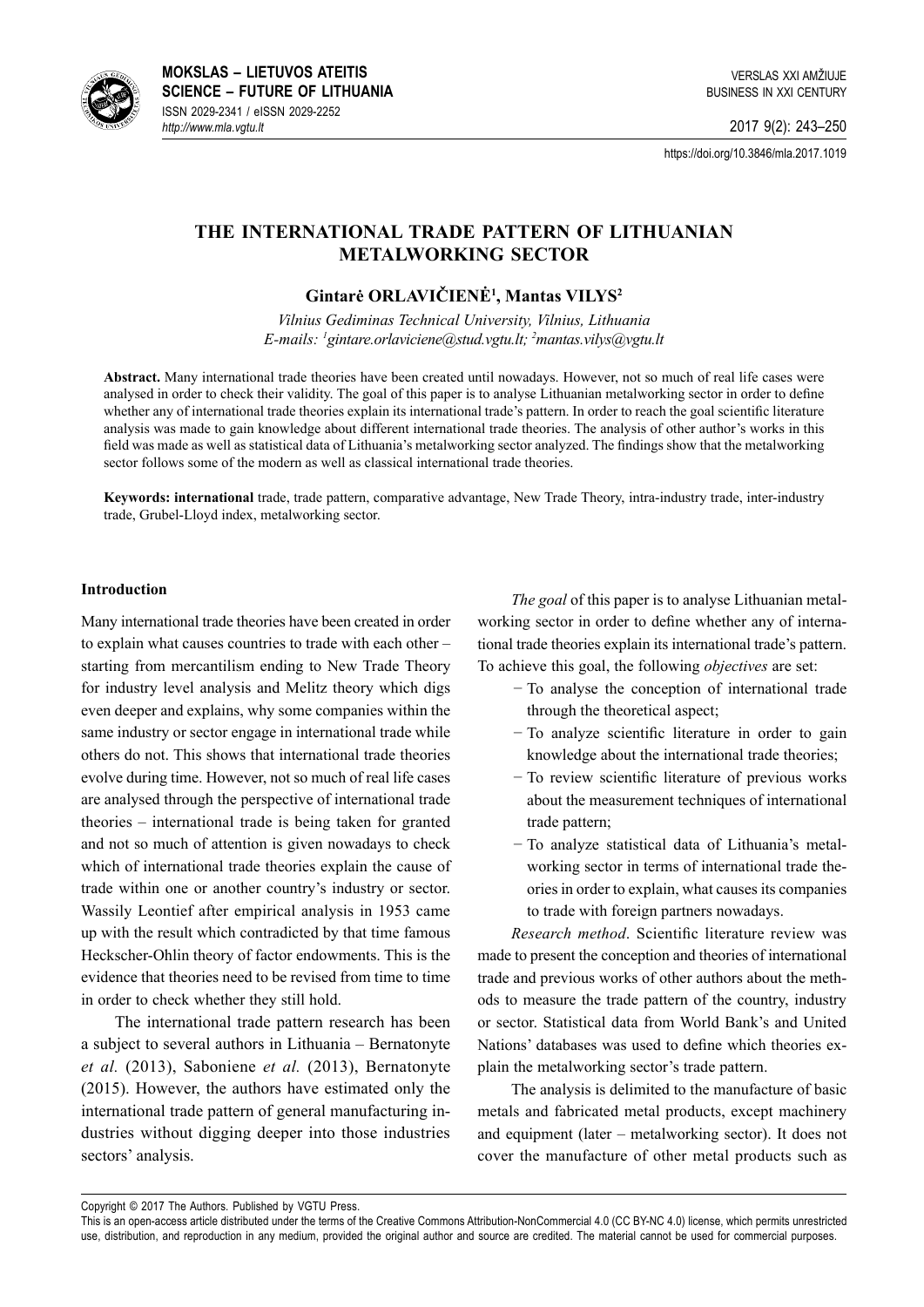computers, electronic and optical products, electrical equipment, machinery and equipment, motor vehicles, trailers and semi-trailers, other vehicles and equipment as the analysis would be too broad and results may not be relevant for the whole metalworking and machine-building industry. Furthermore, the author is being interested primarily in basic metals' and fabricated metal products' sector as it is the main supplier of durable goods to the other metal industry's sectors.

## **Conception of International Trade**

International trade is an old phenomenon, known from ancient times when the first tribes started exchanging goods with each other. Although it has some drawbacks (Lenzen *et al*. 2012), during the centuries international trade has evolved into economic activity which is vital for many countries, especially the smaller ones as it is one of the major sources of income for their companies. Firms that both, export and import, can be expected to benefit from the positive effects of both forms of international trade on firm survival (Wagner 2011).

If looking at the definitions of international trade, there is no universe explanation of the term – some scholars explain it in wider perspective while various dictionaries have quite narrow explanations (see Table 1). In addition, some of the sources (Cambridge Dictionaries Online 2017; Oxford University Press 2017) explain only the meaning of *trade* rather than *international trade*. However, the most common definition of international trade is *activity of exchanging goods or services between countries*.

Vernon (1966) stated that international trade is very complex and "imperfect" area of business. According to Krugman (1986), international trade arises because of advantages of large scale production, cumulative experience, and transitory advantages resulting from innovation. Andriusaitiene *et al.* (2016) elaborated that international

trade exists because of the differences in production conditions – natural and material resources, specialization and others. Another important implication according to the authors is difference in labor productivity among countries. The third implication which explains the existence of international trade is the difference in customers' taste – even when countries produce similar goods, they specialize in the narrow products' lines and thus, can still trade with each other.

Although international trade is beneficial for countries, and their governmental institutions try to encourage this trade by eliminating trade barriers (for example, import tariffs) and signing free trade agreements with each other, firm participation in international trade is surprisingly rare. Researchers find that exporting and importing producers present only a tiny fraction of all the companies worldwide (Bernard *et al.* 2012; Melitz, Redding 2012). What is more, they find that companies engaging in exporting are usually large and the most productive ones. This is due to the fact that export is related with high fixed and marginal costs (for example, logistics costs), which is a heavy burden to small, less productive companies. However, small companies are understood differently in different parts of the world – in United States of America small company is considered having less than 500 employees while in Australia small company is the one having less than 15 employees (Cavusgil *et al.* 2015). Thus, some findings related to the amount of small companies' participation in the international trade may be inaccurate.

## **Theories of International Trade**

There are several international trade theories which have evolved over time. Some of them explain the cause of international trade, other concentrate on its process. In order to understand the international trade pattern of metalworking industry of Lithuania, the theories which explain the

| Source                                | Definition of International Trade                                                                                                        |  |
|---------------------------------------|------------------------------------------------------------------------------------------------------------------------------------------|--|
| Vernon (1966: 198)                    | Very complex and "imperfect" area of business.                                                                                           |  |
| Bernard <i>et al.</i> (2007: 2)       | The flow of goods between countries.                                                                                                     |  |
| Rakauskiene, Tamosiuniene (2013: 178) | Activity, which allows firm to use the comparative advantages of its country by<br>cultivating the division of labor and specialization. |  |
| Cavusgil <i>et al.</i> $(2015:4)$     | The exchange of products and services across national borders, typically through<br>exporting and importing.                             |  |
| <b>Business Dictionary (2017)</b>     | The exchange of goods or services along international borders.                                                                           |  |
| Cambridge Dictionaries Online (2017)  | The activity of buying and selling, or exchanging, goods and/or services between<br>people or countries.                                 |  |
| Oxford University Press (2017)        | The action of buying and selling goods and services.                                                                                     |  |

Table 1. Definitions of International Trade (compiled by the authors) 1 lentelė. Tarptautinės prekybos apibrėžimai (parengta autorių)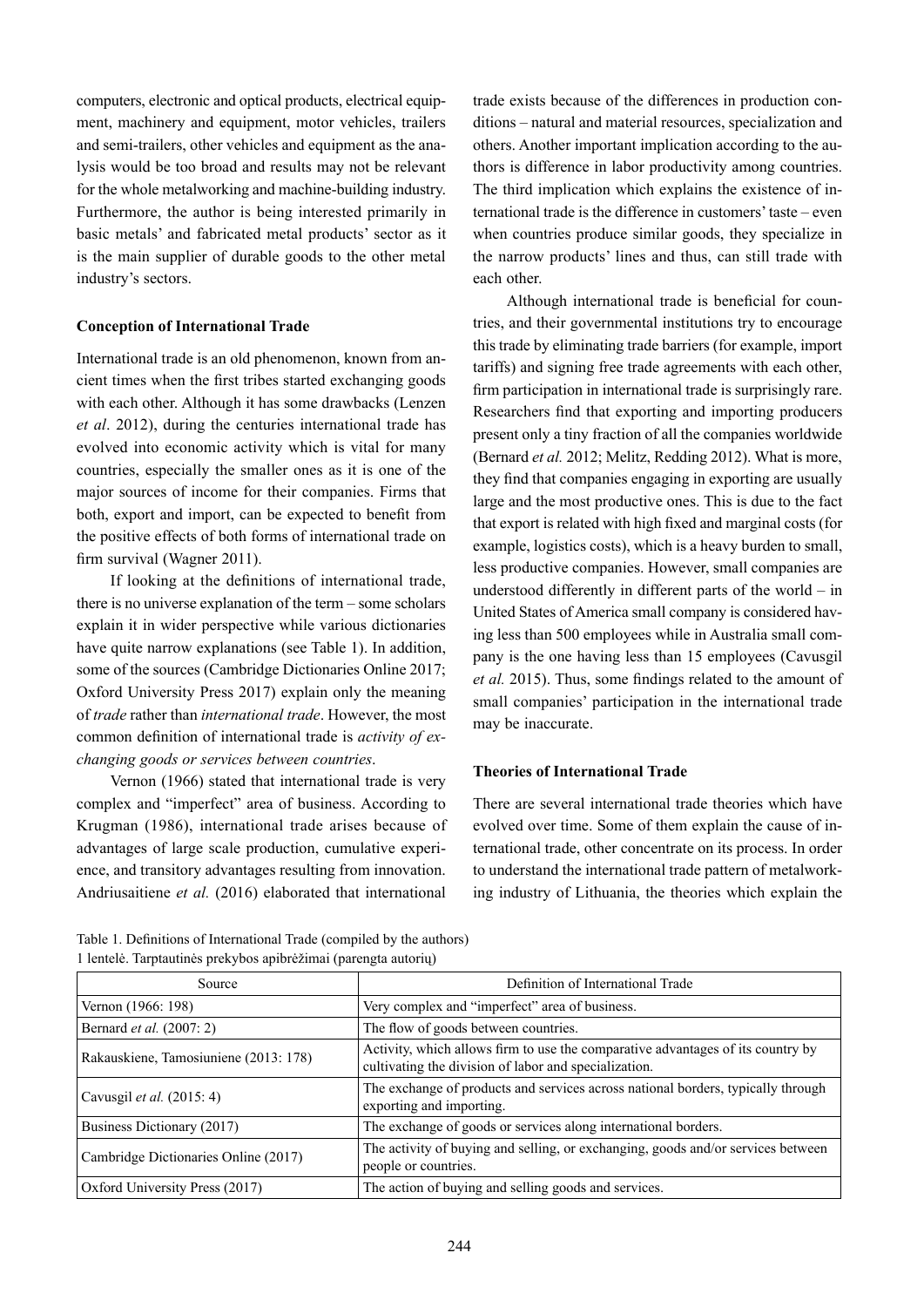cause of international trade should be overlooked. Both, classical (mercantilist, absolute and comparative advantage, Heckscher-Ohlin and multiple-cone Heckscher-Ohlin models, Linder's overlapping product ranges theory, Product Life Cycle) and modern (New Trade Theory, Porter's Diamond of Competitive Advantage, Melitz's) trade theories are presented.

The first international trade theory was a *mercantilist theory* which stands for a trade surplus – country should export more than import. This theory emphasizes the importance of government actions – it should implement such policies which would encourage exports and lower the level of imports. However, this theory is outdated today, because it does not take into account that in-house production may cost much more than importing (Krugman 1997). It would be hard to find a country which would embrace mercantilist policy nowadays, especially if taking into account trade-dependent countries. Under the competitive pressure of globalization, the latter ones had to radically modify, if not completely abandon, their mercantilist policy in order to secure the benefits of international trade (Koo 2010). However, in some cases it is still possible to fruitfully employ the mercantilism in the contemporary global context (McCarthy 2013).

Another theory presented in 1776 by Adam Smith (Morgan, Katsikeas 1997) states that countries specialize in the production of goods they have *absolute advantage* in. According to this theory, country can improve its prosperity if it specializes in producing goods and services in which it has absolute cost advantage and imports goods and services it has absolute cost disadvantage (Smit 2010). It is claimed that such division leads to quantitative and qualitative production improvement (Schumacher 2012). More advanced theory which gave rationale for encouraging the free trade is Ricardo's theory of *comparative advantage* which states that country specializes in the production of goods it can produce most efficiently and exchange them to the goods that it produces less efficiently. So the key explanatory variable in Ricardo's model is relative productivity instead of absolute production costs (Costinot, Donaldson 2012).

*Heckscher–Ohlin model* views international differences in relative factor endowments as the fundamental cause of trade (Jones 1956; Davis 1995; Brecher *et al.*  2002). It states that country will produce and export goods which make intensive use of factors (for example, land, labor, capital) that are locally abundant and import goods which make intensive use of factors that are locally scarce. However, both anecdotal evidence and empirical tests tend to reject the validity of this theory (Baskaran *et al.*  2011). There are reasons to think that the *multiple-cone*  *Heckscher–Ohlin (HO) model* may be more relevant and plausible for the real world (Suzuki, Doi 2015; Zhang 2015).

Instead of concentrating on production advantages *Linder's overlapping product ranges theory* introduced in 1961 states that countries engage in trade if they have similar structures of demand and their GDP per capita are similar (Czinkota *et al.* 2005; Bohman, Nilsson 2007). Higher per capita income increases the quality and complexity of the product demanded and vice versa (Fernandez-Nunez, Marquez 2014; Magara 2015).

The last classical trade theory – *Product Life Cycle Theory* – introduced by Vernon in 1966 states that international trade is caused by technological innovation. After the products which were invented at home country reach maturity phase, both, the location of sales and the production location will change affecting the flow and direction of trade (Vernon 1979; Czinkota *et al.* 2005). However, this theory does not hold in all cases, because nowadays some of the companies introduce their products simultaneously at home and foreign markets.

There are few modern international trade theories. One of them is *New Trade Theory* which states that the firm's ability to gain economies of scale has important implications for international trade. It acknowledges imperfect competition and states that the trade between two countries can be a two-way instead of one way, because countries specialize in production of similar but narrow product lines' goods (Krugman 1998; Ethier 2014). However, there is some evidence that the world's trade is still dominated by the inter-industry trade rather than intra-industry (Emlinger, Piton 2014).

*Porter's Diamond of Competitive Advantage* states that countries gain advantage through four conditions: factor conditions (such as skilled labor or infrastructure, necessary to compete in a given industry), demand conditions, related and supporting industries, which are internationally competitive, and firm strategy, structure and rivalry (Aghdaie *et al.* 2012; Herciu 2013). These determinants create an environment in which companies are born and learn how to compete.

One of the latest international trade theories created by Melitz (2012) explains that international trade is caused by firm's productivity: it states that within the same industry some firms export and others do not – only the most productive firms choose to export their products or services while less productive firms produce only for domestic market and the least productive firms are forced to exit the market.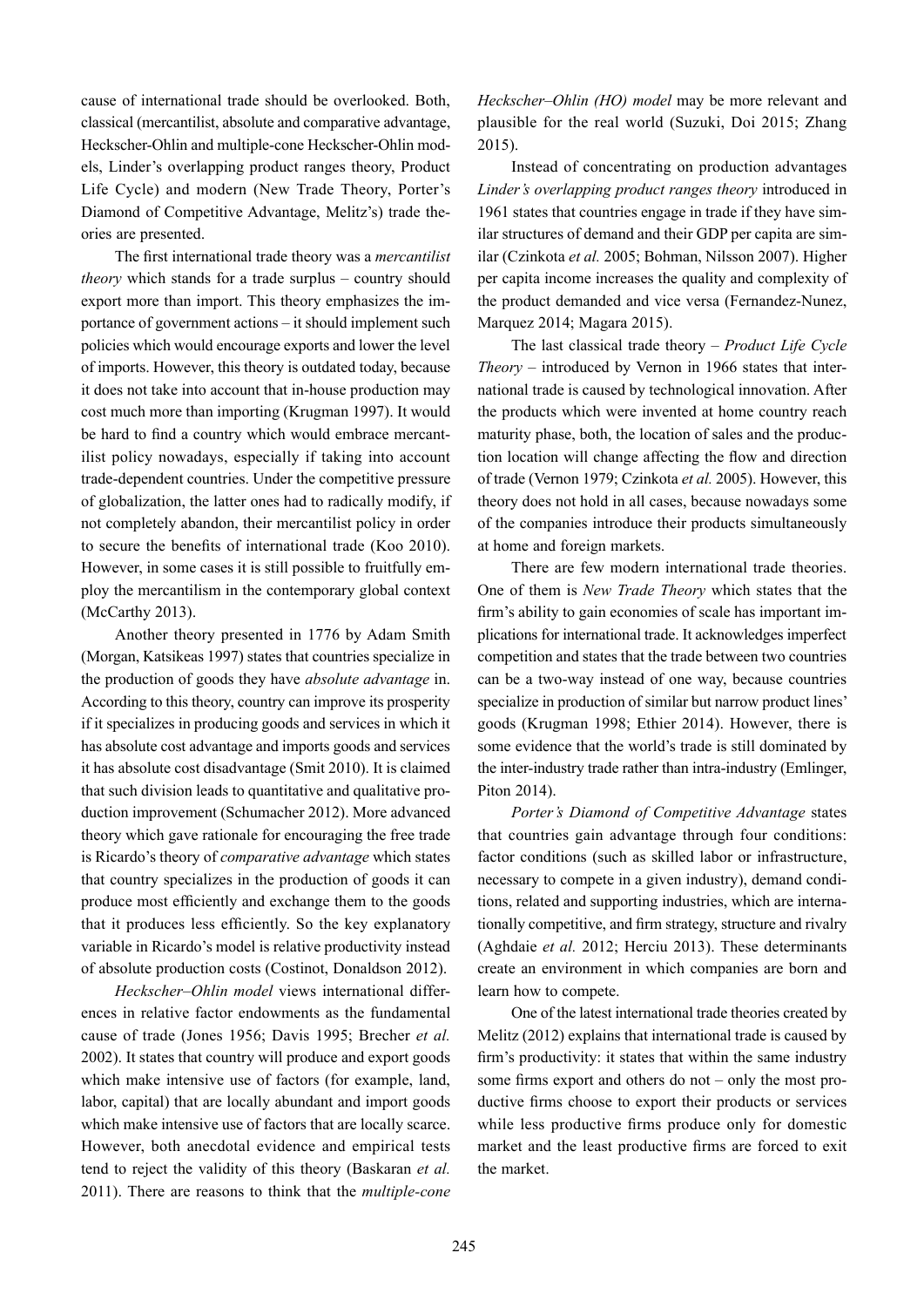| Type of Factor | Factor                           | Theory                                                                                   |  |
|----------------|----------------------------------|------------------------------------------------------------------------------------------|--|
| Internal       | Production costs                 | Absolute advantage theory                                                                |  |
|                | Productivity                     | Comparative advantage theory, Melitz theory                                              |  |
|                | Innovation                       | Product Life Cycle Theory                                                                |  |
|                | Need to reach economies of scale | New Trade Theory                                                                         |  |
|                | Firm strategy and structure      | Porter's Diamond of Competitive Advantage                                                |  |
| External       | Political environment            | Mercantilism, Porter's Diamond of Competitive Advantage                                  |  |
|                | Factor endowment                 | Heckscher-Ohlin theory, Porter's Diamond of Competitive<br>Advantage                     |  |
|                | Consumer demand                  | Linder's overlapping product ranges theory, Porter's Diamond of<br>Competitive Advantage |  |
|                | Rivalry                          | Porter's Diamond of Competitive Advantage                                                |  |

Table 2. Factors Causing International Trade (compiled by the authors) 2 lentelė. Faktoriai, lemiantys tarptautinės prekybos atsiradimą (parengta autorių)

All the theories present the factors causing international trade, which could be divided into internal (company level) and external environment factors (see Table 2).

It seems that Porter's Diamond of Competitive Advantage covers the most of the factors causing international trade, most of them being external. In fact, this model quite well reflects today's world where all the trade decisions have to be made taking into account not only the firm's strategy and wishes but also the competitive environment, consumer demand and many other factors.

To sum up, both classical and modern trade theories were overviewed. Classical trade theories stand for inter-industry trade only – they assume that countries trade with each other by exchanging only the products or services from different industries. In most of the cases nowadays trade does not happen in such a way. That is why the most popular theories analyzed recently are New Trade Theory and Porter's Diamond of Competitive Advantage which admit imperfect competition, and analyse the issues important and relevant nowadays.

## **Literature Review on Previous Works**

In order to measure the trade pattern of Lithuanian metalworking sector first the measurement techniques should be overviewed. The author presents the latest analysis made to measure the trade pattern. Since the author was unable to find specific works about metalworking sector, the general countries' as well as other sectors' trade analysis is presented:

− Bernatonyte *et al.* (2013) has estimated the pattern of Lithuanian trade with European Union (EU) from 2006 to 2012. The study has used the Relative Trade Advantage (RTA) and Grubel-Lloyd (GL) indexes to measure the pattern of inter-industry and intra-industry specialization

between Lithuania and the EU. The analysis has covered only the main manufacturing industry's sectors such as food, raw materials, mineral fuels, chemicals, machinery and other manufactured goods without digging deeper into its subsectors. The study had revealed that Lithuania has relative trade advantage in food, drinks and tobacco; raw materials; mineral fuels, lubricants and related materials. The intra-industry trade is intensive in all the sectors except the mineral fuels, lubricants and related materials. The overlap of inter-industry and intra-industry trade patterns between food, drinks and tobacco as well as raw materials' sectors suggests that a subsector analysis should be made in order to distinguish which subsectors follow the inter-industry and which subsectors – intra-industry trade pattern. The same could be said about the other manufactured goods because they include two sectors – manufactured goods classified chiefly by material (metalworking products fall under this group) and miscellaneous manufactured articles;

- − Bernatonyte (2015) has also estimated the export specialization between Lithuania and EU from 2007 to 2013. This time the author has used the Export Specialization index which is similar to Revealed Comparative Advantage (RCA) index. The results of previous and latter studies were not consistent, because the previous study has shown that the sector of other manufactured goods has followed the intra-industry trade pattern, while the latter study has revealed that the sector follows the inter-industry trade pattern;
- − Srivastava and Kumar (2012) have estimated the intra-industry trade level between Greater Mekong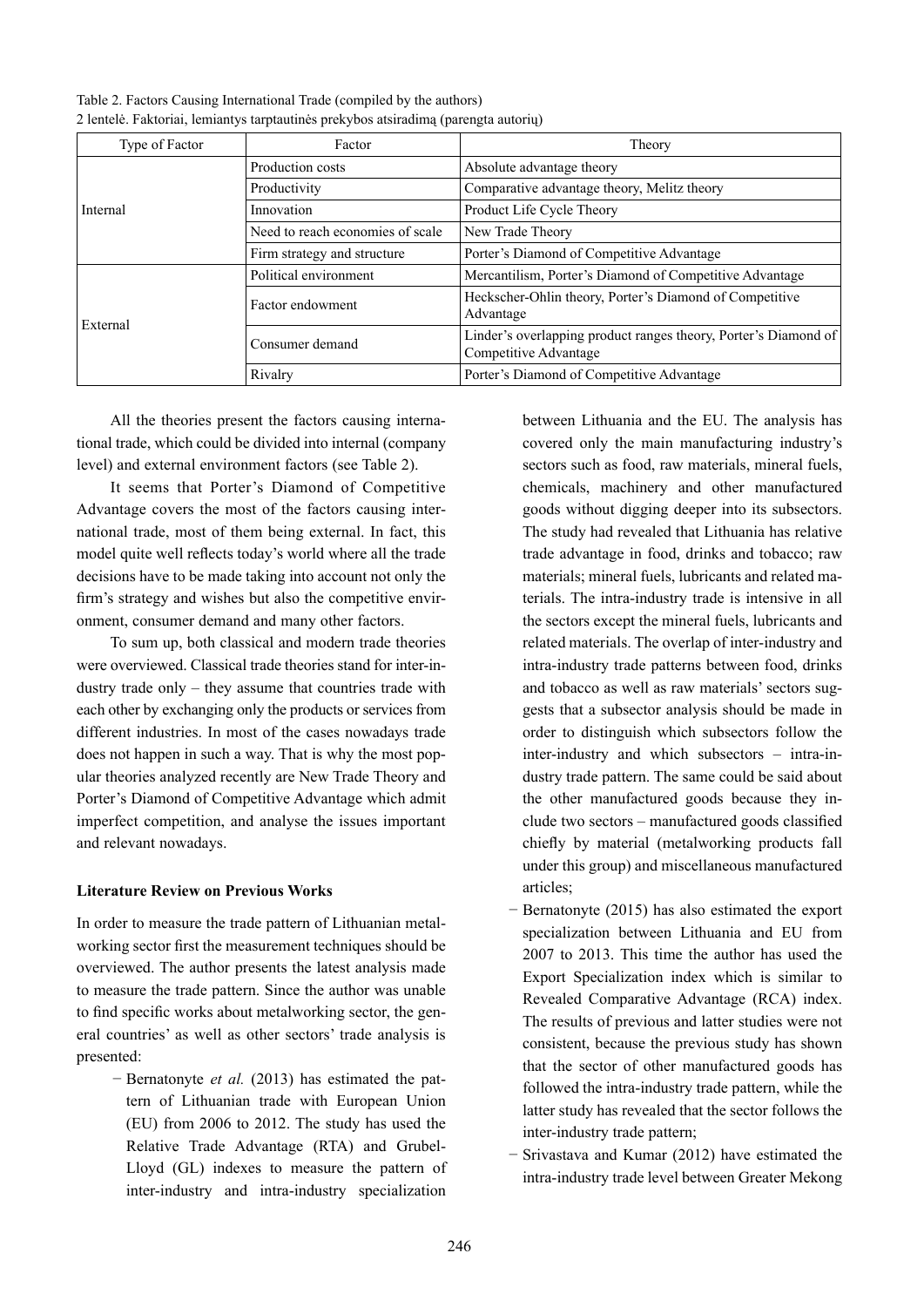Subregion countries by using GL index. Similarly Clowes (2013) has analyzed the trade between Poland and Ukraine. Ito and Okubo (2012) for analysis of trade within EU countries as well as trade between EU and China have added Vertical and Horizontal intra-industry trade indexes which take into account not only the total export and import values but also unit values of export and import;

- Emlinger and Piton (2014) presented a new database aiming at characterizing world trade flows at a disaggregated level. The new database computed has offered two measures of the share of intra-industry trade in world trade: the GL index and the Fontagné and Freudenberg index. Bano (2014) in his study in addition to GL index has added Aquino index in order to avoid bias introduced by unbalanced trade. However, his analysis has showed that both index values move in the same direction over time. The only difference is that in most of the cases Aquino index's values were higher to those of GL. As for inter-industry trade, the RCA index was used by few authors (Taneja, Wani 2014; Kumar, Ahmed 2015);
- − Masali (2016) has used GL index to analyse the trade pattern between India and ASEAN countries. He has aggregated the whole industries to measure the trade, while other authors (Ambroziak 2011; Pant, Pande 2014; Wu, Shuto 2016) have adopted GL index to measure the trade between countries within specific areas such as automotive industry, pharmaceutical or food sectors.

After analyzing the techniques of measuring the international trade's pattern, it is clearly seen that the most popular techniques to identify whether the country's, its industry's or sector's trade follows classical or modern trade theories is to measure intra-industry trade by using Grubel-Lloyd index and inter-industry trade by Revealed Comparative Advantage index. Some of the authors use Fontagné and Freudenberg index as an addition to GL index, other expand the latter one into vertical and horizontal GL indexes or Aquino index in order to avoid possible biases. RCA index is sometimes replaced by RTA index. However, GL index and RCA index are the most often used indexes in the analysis of the trade pattern. GL index is useful in order to check whether the trade pattern can be explained by the New Trade Theory or not. However, in the case when the trade pattern does not follow the mentioned theory, the calculation does not indicate which classical trade theory the industry or sector follows exactly – the mercantilist, Smith's, Ricardo's, Heckscher-Ohlin's, Linder's or Product Life Cycle's theory. This has to be interpreted by the author after making initial calculation.

## **International Trade's Pattern of Metalworking Sector**

In order to analyze the trade pattern of metalworking sector of Lithuania the author has chosen to calculate the GL index for the main trade countries. To find out the main trading partners of Lithuania the sector's trade data was collected. The author uses the trade data of the year 2015 from United Nations database to identify the latest trade pattern and data of 2010 in order to check whether the trade pattern has changed in the long run.

In 2015 the main export countries of Lithuania's metalworking sector (United Nations 2016) were Latvia (14,5% share from the total basic metals and fabricated metal products except machinery exports), Turkey (12%), Norway (10,4%), Germany (9%), Sweden (7,9%), Poland (7,5%) and Netherlands (5,7%). Lithuania was also importing basic metals and fabricated metal products from these countries. In order to check whether the trade pattern between Lithuania and its export countries holds more modern or classical trade theories the GL Index was calculated for all the export countries:

$$
GL_i = 1 - \frac{|X_i - M_i|}{X_i + M_i}
$$
 (1)

where  $GL_i$  – index of intra-industry trade for industry i,  $X_i$  – value of export in industry i,  $M_i$  – value of import in industry i. The closer the  $GL_i$  value is to 1, the more important intra-industry trade is and vice versa – the closer the value is to 0, the more important the inter-industry trade is.

The results (see Table 3) show that the trade between Latvia, Germany, Netherlands and Sweden is based on Krugman's New Trade Theory which states that countries trade with each other in similar but specialized in a narrow product lines' goods which makes them different from produced abroad. If comparing with Intra-Industry Trade Indexes of 2010, it is clearly seen that in general, the trade pattern has not changed in the long run as trade in specialized goods has happened between Lithuania and already mentioned countries, just the intensity of specialization has increased in trade with Latvia and Sweden, and decreased in trade with Germany and Netherlands.

The trade with other three countries – Turkey, Poland and Norway relies more on classical trade theories. The best explanation for the trade with Turkey and Poland would be Linder's overlapping product ranges theory, because these countries have similar GDP per capita. Lithuania's GDP per capita in 2015 was 13 532 EUR (The World Bank Group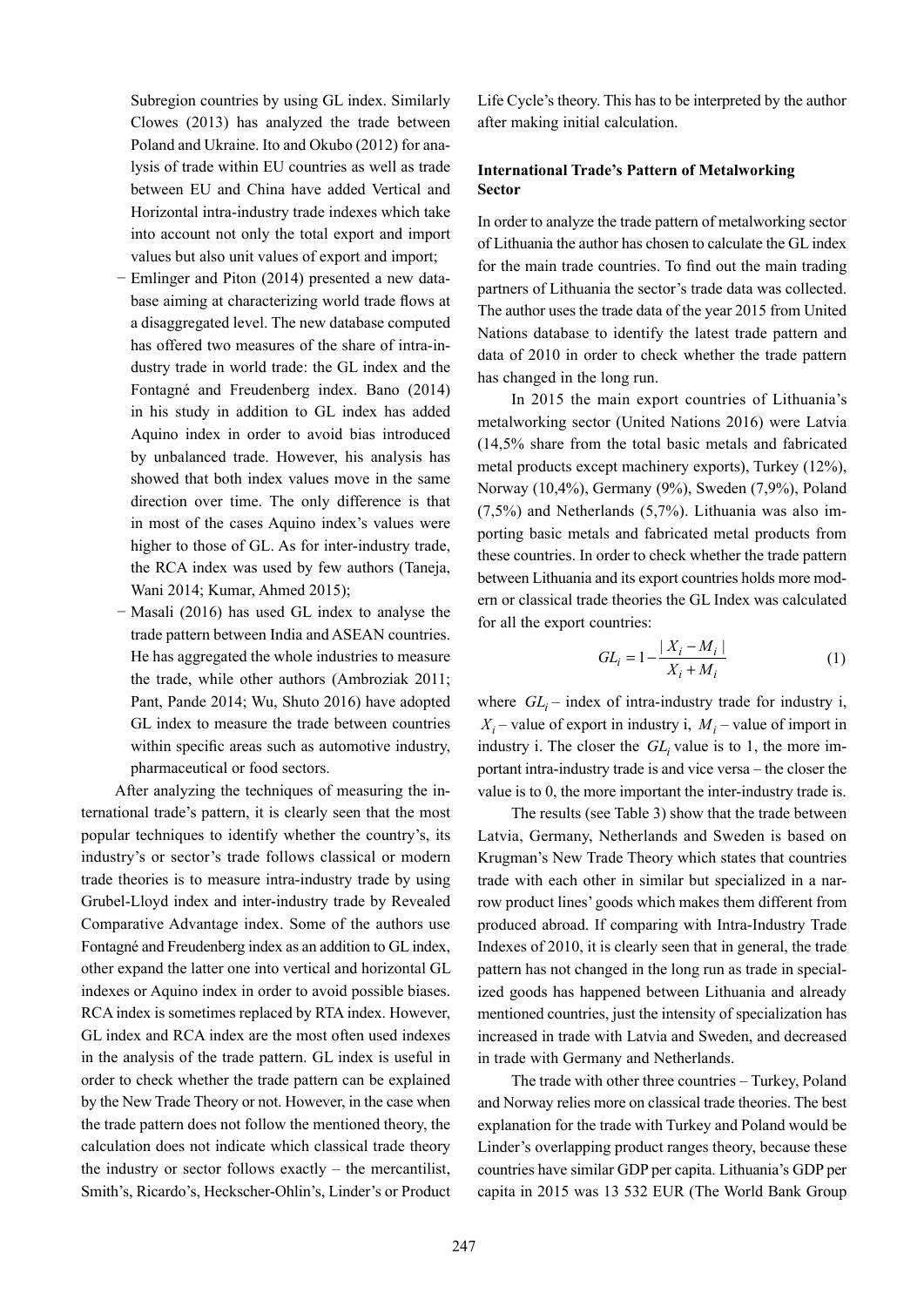| Country     | Intra-Industry Trade Index 2010 | Intra-Industry Trade Index 2015 | New Trade Theory Pattern |
|-------------|---------------------------------|---------------------------------|--------------------------|
| Germany     | 0.89                            | 0.62                            |                          |
| Latvia      | 0,79                            | 0,89                            |                          |
| Netherlands | 0,94                            | 0.64                            |                          |
| Norway      | 0.38                            | 0.26                            |                          |
| Poland      | 0,41                            | 0.43                            |                          |
| Sweden      | 0.53                            | 0.98                            |                          |
| Turkey      | 0,21                            | 0.25                            |                          |

Table 3. Intra-Industry Trade Indexes of Metalworking Sector in 2010 and 2015 (compiled by the authors) 3 lentelė. Prekybos šakos viduje indeksai 2010 ir 2015 metais metalo apdirbimo sektoriuje (parengta autorių)

2016), Turkey's – 8 729 EUR, Poland's – 12 008 EUR. However, Norway is the exception in this case as its GDP per capita in 2015 was 71 164 EUR – five times higher than Lithuania's. This may lead to the explanation to that of Product Life Cycle theory which states that product, when it matures, moves from highly industrialized capital-intensive country (such as Norway) to less capital-intensive lowerlabor cost country (Lithuania) which eventually becomes the exporter of product and the country which invented the product becomes the importer. This is also explained by the trade data (United Nations 2016) as from 2010 to 2015 the export value of metal products of Norway has decreased from 9,2 billion EUR to 7,5 billion EUR, while the export value of metalworking products of Lithuania has increased from 0,8 billion EUR in 2010 to 1,1 billion EUR in 2015.

To sum up, Lithuania's metalworking sector's trade pattern is mostly explained by Krugman's New Trade Theory, because two-way trade of metal products is seen between Lithuania and Latvia, Germany, Netherlands, Sweden. Trade between Poland and Turkey also happens in both ways (Lithuania exports to and imports from these countries), but they do not trade in similar, specialized products, the trade pattern is more of a classic one. It could be explained by Linder's overlapping product ranges theory as these countries are similar in GDP per capita. Finally, Norway holds the Product Life Cycle's theory, as basic metals and fabricated metal products may have reached a maturity phase, when the capital abundant, high-skilled labor Norway is decreasing its exports and lower-labor cost Lithuania is increasing the exports of metalworking industry's products.

## **Conclusions**

The article has analyzed the concept of international trade as well as classical and modern trade theories. International trade is mostly explained as the activity of exchanging goods and services between countries. It is a complex business area caused by various – internal and external – factors.

The author has identified that classical trade theories stand for inter-industry trade. These theories assume that countries trade with each other by exchanging only the products or services from different industries. However, nowadays trade rarely happens in such a way. That is why the most popular theories analyzed recently by many scholars are New Trade Theory which stands for intra-industry trade and imperfect competition, and Porter's Diamond Model.

After analyzing the techniques of measuring the international trade's pattern, it is clearly seen that the most popular are Grubel-Lloyd and Revealed Comparative Advantage indexes' calculation. Some of the authors use Fontagné and Freudenberg index as an addition to GL index, other expand the latter one into vertical and horizontal GL indexes or Aquino index in order to avoid possible biases. RCA index is sometimes replaced by RTA index. However, GL and RCA are the most used indexes in the analysis of the trade pattern.

The analysis of statistical data has shown that the main trading partners of Lithuania for metal products were Latvia, Poland, Turkey, Germany, Norway, Netherlands and Sweden. The Lithuania's metalworking sector's trade pattern is mostly explained by Krugman's New Trade Theory, because two-way trade of metal products is seen between Lithuania and Latvia, Germany, Netherlands, Sweden. Trade between Poland and Turkey also happens in both ways, but they do not trade in similar, specialized products – the trade pattern is more of a classic one. It could be explained by Linder's overlapping product ranges theory as these countries are similar in GDP per capita. Finally, Norway holds the Product Life Cycle theory, as basic metals and fabricated metal products may have reached the maturity phase, when the capital abundant, high-skilled labor Norway is decreasing its exports and lower-labor cost Lithuania is increasing the exports of metalworking industry's products.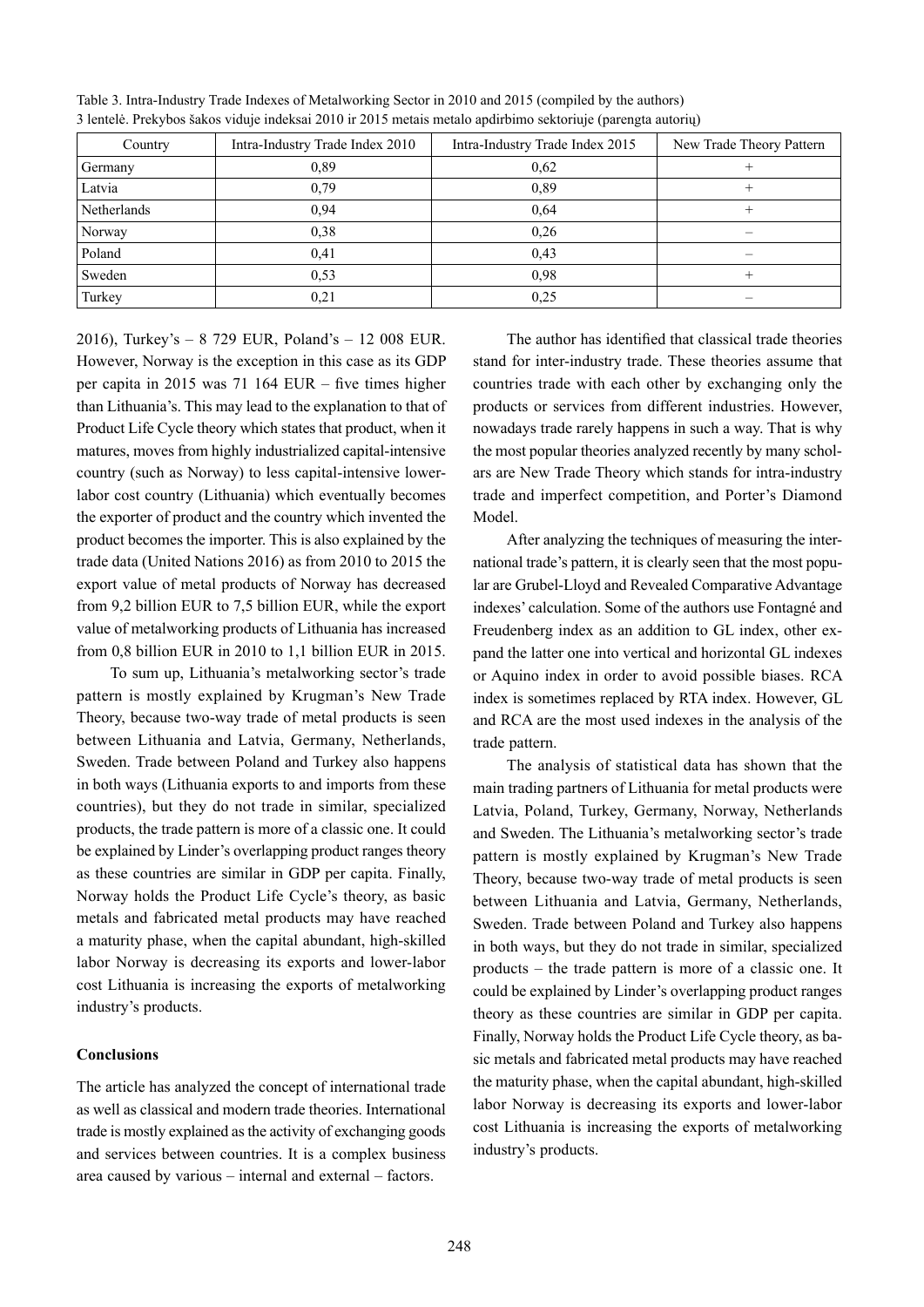#### **References**

- Aghdaie, S. F. A.; Seidi, M.; Riasi, A. 2012. Identifying the barriers to Iran's saffron export by using Porter's Diamond model, *International Journal of Marketing Studies* 4(5): 129–138. <https://doi.org/10.5539/ijms.v4n5p129>
- Ambroziak, L. 2011. *The intra–industry trade of the Visegrad countries: the case of automotive industry* [online], [cited 27 December 2016]. Available from Internet: [http://www.etsg.](http://www.etsg.org/ETSG2011/Papers/Ambroziak.pdf) [org/ETSG2011/Papers/Ambroziak.pdf](http://www.etsg.org/ETSG2011/Papers/Ambroziak.pdf)
- Andriusaitiene, D.; Drejeris, R.; Jakutis, A.; Petraškevičius, V.; Stepanovas, A. 2016. *Ekonomikos teorija.* Vilnius: Technika. <https://doi.org/10.20334/1554-S>
- Bano, S. 2014. Trade relations between New Zealand and China: an empirical analysis in the context of a free trade agreement, *Review of Economics & Finance* 4: 75–92.
- Bernard, A. B.; Jensen, J. B.; Redding, S.; Schott, P. K. 2007. Firms in international trade, *Journal of Economic Perspectives*  21: 105–130. <https://doi.org/10.1257/jep.21.3.105>
- Bernard, A. B.; Jensen, J. B.; Redding, S.; Schott, P. K. 2012. *The empirics of firm heterogeneity and international trade* [online], [cited 01 February 2017]. Available from Internet: [http://tuck–fac–cen.dartmouth.edu/images/uploads/faculty/](http://tuck-fac-cen.dartmouth.edu/images/uploads/faculty/andrew-bernard/annurev_economics.pdf) [andrew–bernard/annurev\\_economics.pdf](http://tuck-fac-cen.dartmouth.edu/images/uploads/faculty/andrew-bernard/annurev_economics.pdf).
- Bernatonyte, D.; Burksaitiene, D.; Rimiene, K. 2013. Trade specialization pattern of Lithuania, *Economics and Management*  18(4): 661–665.
- Bernatonyte, D. 2015. Estimation of export specialization: Lithuanian case, *Equilibrium. Quarterly Journal of Economics and Economic Policy* 10(3): 129–138. <https://doi.org/10.12775/equil.2015.028>
- Baskaran, T.; Blochl, F.; Bruck, T. 2011. The Heckscher–Ohlin model and the network structure of international trade, *International Review of Economics and Finance* 20: 135– 145. <https://doi.org/10.1016/j.iref.2010.11.003>
- Bohman, H.; Nilsson, D. 2007. Market overlap and the direction of exports: a new approach of assessing the Linder hypothesis, *CESIS—Electronic Working Paper Series No. 86.*
- Brecher, R. A.; Chen, Z.; Choudri, E. U. 2002. Absolute and comparative advantage, reconsidered: the pattern of international trade with optimal saving, *Review of International Economics* 10(4): 645–656. [https://doi.org/10.1111/1467–9396.t01–1-00355](https://doi.org/10.1111/1467-9396.t01-1-00355)
- Business Dictionary. 2017. *International Trade* [online], [cited 31 January 2017]. Available from Internet: [http://www.busi](http://www.businessdictionary.com/definition/international-trade.html)[nessdictionary.com/definition/international–trade.html](http://www.businessdictionary.com/definition/international-trade.html)
- Cambridge Dictionaries Online. 2017. *Meaning of "trade" in the English Dictionary* [online], [cited 31 January 2017]. Available from Internet: [http://dictionary.cambridge.org/](http://dictionary.cambridge.org/dictionary/english/trade) [dictionary/english/trade](http://dictionary.cambridge.org/dictionary/english/trade)
- Cavusgil, S. T.; Knight, G.; Riesenberger, R.; Rammal, H. G.; Rose, E. L. 2015. *International business, the new realities*. Melbourne: Pearson Australia Group Pty Ltd.
- Clowes, D. 2013. *Polish–Ukrainian bilateral trade relations (2006– 2011): growth in the exchange of goods endowed with higher levels of technology* [online], [cited 27 December 2016]. Available from Internet: [http://irbis–nbuv.gov.ua/cgi–bin/irbis\\_nbuv/cgiir](http://irbis-nbuv.gov.ua/cgi-bin/irbis_nbuv/cgiirbis_64.exe?C21COM=2&I21DBN=UJRN&P21DBN=UJRN&IMAGE_FILE_DOWNLOAD=1&Image_file_name=PDF/ape_2013_8_36.pdf)[bis\\_64.exe?C21COM=2&I21DBN=UJRN&P21DBN=UJRN-](http://irbis-nbuv.gov.ua/cgi-bin/irbis_nbuv/cgiirbis_64.exe?C21COM=2&I21DBN=UJRN&P21DBN=UJRN&IMAGE_FILE_DOWNLOAD=1&Image_file_name=PDF/ape_2013_8_36.pdf) [&IMAGE\\_FILE\\_DOWNLOAD=1&Image\\_file\\_name=PDF/](http://irbis-nbuv.gov.ua/cgi-bin/irbis_nbuv/cgiirbis_64.exe?C21COM=2&I21DBN=UJRN&P21DBN=UJRN&IMAGE_FILE_DOWNLOAD=1&Image_file_name=PDF/ape_2013_8_36.pdf) [ape\\_2013\\_8\\_36.pdf](http://irbis-nbuv.gov.ua/cgi-bin/irbis_nbuv/cgiirbis_64.exe?C21COM=2&I21DBN=UJRN&P21DBN=UJRN&IMAGE_FILE_DOWNLOAD=1&Image_file_name=PDF/ape_2013_8_36.pdf)
- Costinot, A.; Donaldson, D. 2012. Ricardo's theory of comparative advantage: old idea, new evidence, *American Economic Review: Papers & Proceedings 2012 102(3): 453–458.*  <https://doi.org/10.1257/aer.102.3.453>
- Czinkota, M. R.; Ronkainen, I. A.; Moffett, M. H. 2005. *International business*. Mason: Thomson South–Western.
- Davis, D. R. 1995. Intra–industry trade: a Heckscher–Ohlin– Ricardo approach, *Journal of International Economics* 39: 201–226. [https://doi.org/10.1016/0022–1996\(95\)01383–3](https://doi.org/10.1016/0022-1996(95)01383-3)
- Emlinger, C.; Piton, S. 2014. World trade flows characterization: unit values, trade types and price ranges, *CEPII Working Papers,* 2014–26.
- Ethier, W. J. 2014. *The floating world: issues in International Trade theory.* Singapore: World Scientific Publishing Co. Pte. Ltd. <https://doi.org/10.1142/9105>
- Fernandez-Nunez, T.; Marquez, M. A. 2014. The dynamics of trade composition: do trade–type interdependencies matter?, *The Journal of International Trade & Economic Development*  23(5): 710–734. <https://doi.org/10.1080/09638199.2013.778897>
- Herciu, M. 2013. Measuring international competitiveness of Romania by using Porter's Diamond and revealed comparative advantage, *Procedia Economics and Finance* 6: 273–279. [https://doi.org/10.1016/S2212–5671\(13\)00140–8](https://doi.org/10.1016/S2212-5671(13)00140-8)
- Ito, T.; Okubo, T. 2012. *New aspects of intra* – *industry trade in EU countries* [online], [cited 27 December 2016]. Available from Internet: [https://ir.ide.go.jp/dspace/bitstream/2344/1166/1/](https://ir.ide.go.jp/dspace/bitstream/2344/1166/1/ARRIDE_Discussion_No.361_ito.pdf) [ARRIDE\\_Discussion\\_No.361\\_ito.pdf.](https://ir.ide.go.jp/dspace/bitstream/2344/1166/1/ARRIDE_Discussion_No.361_ito.pdf)
- Jones, R. W. 1956. Factor proportions and the Heckscher–Ohlin theorem, *The Review of Economic Studies* 24(1): 1–10. [ht](https://doi.org/10.2307/2296232)[tps://doi.org/10.2307/2296232](https://doi.org/10.2307/2296232)
- Koo, M. G. 2010. Embracing free trade agreements, Korean style: from developmental mercantilism to developmental liberalism, in *Bilateralism in Preferential Economic Agreements: A Special Emphasis on Bilateralism Within the EU,* 8–9 October, 2010, Geneva, Switzerland.
- Krugman. 1986. *Strategic Trade Policy and the new international economics*. Cambridge: The MIT Press.
- Krugman, P. 1997. What should trade negotiators negotiate about?, *Journal of Economic Literature* 35: 113–120.
- Krugman, P. 1998. *Strategic Trade Policy and the new international economics*. Cambridge: The MIT Press.
- Kumar, S.; Ahmed, S. 2015. Intra–industry trade and trade complementarity: evidence from India–Sri Lanka bilateral trade, *Journal of International Economics* 6(2): 38–70.
- Lenzen, M.; Moran, D.; Kanemoto, K.; Lobefaro, L.; Geschke, A. 2012. International trade drives biodiversity threats in developing nations, *Nature* 486(7401): 109–112. <https://doi.org/10.1038/nature11145>
- Magara, D. O. 2015. *The effects of East Africa community common market, protocol on cross border traders at Malaba border in Kenya*: Master's thesis. School Of Business, University Of Nairobi.
- Masali, A. D. 2016. Intra–industry trade in manufacturing supply chain: an empirical assessment of the India–ASEAN case, *International Journal of Supply Chain Management* 5(2): 27–35.